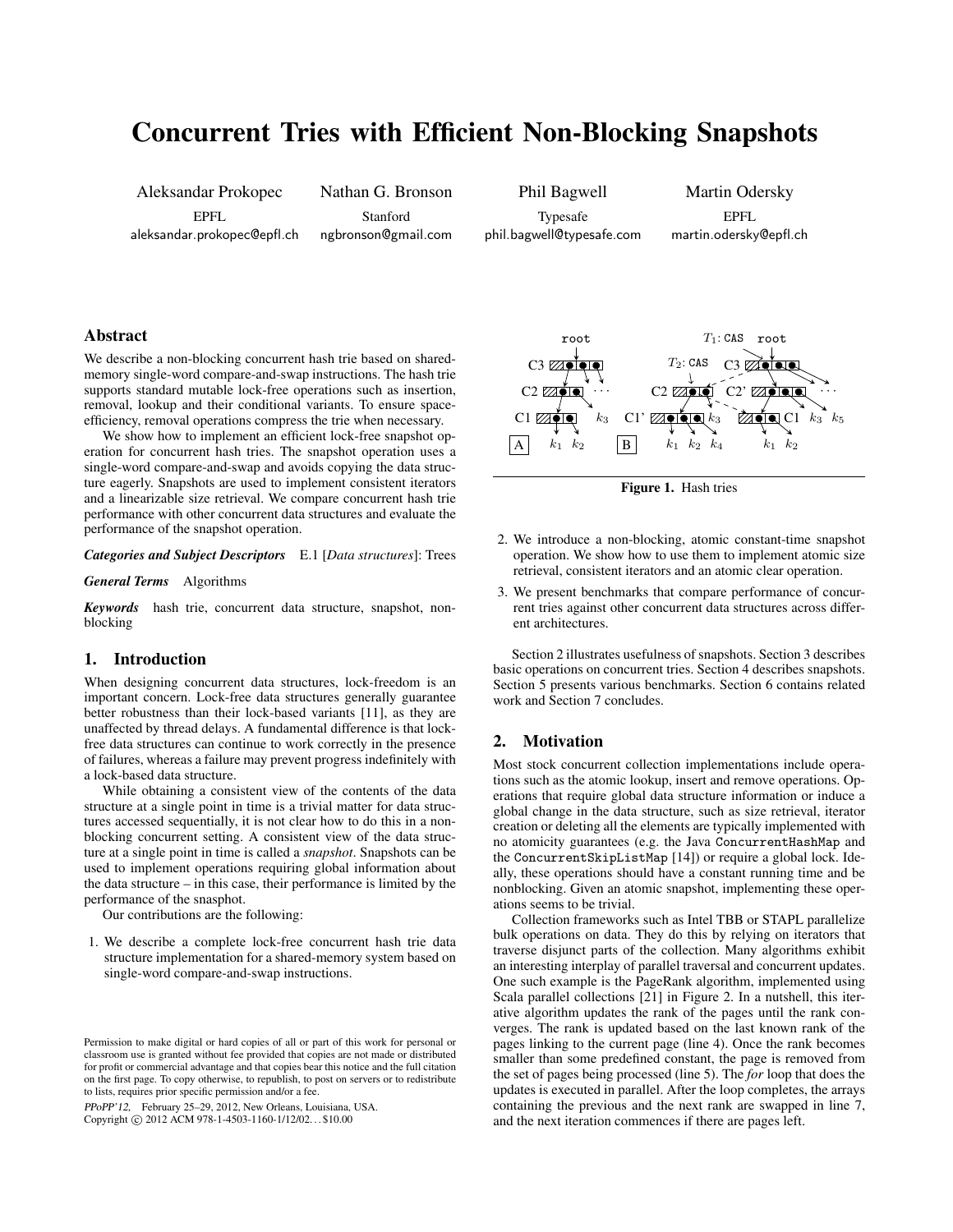The main point about this algorithm is that the set of pages being iterated is updated by the remove operation during the parallel traversal. This is where most concurrent data structures prove inadequate for implementing this kind of algorithms – an iterator may or may not reflect the concurrent updates. Scala parallel collections can remedy this by removing the test in line 5 and adding another parallel operation filter to create a new set of pages without those that converged – this new set is traversed in the next iteration. The downside of this is that if only a few pages converge during an iteration then almost the entire set needs to be copied. If the iterators used for parallel traversal reflected only the elements present when the operation began, there would be no need for this. We show in Section 5 that avoiding the additional filter phase enhances performance.

```
1 while (pages.nonEmpty) {
2 for (page \leftarrow pages.par) {<br>3 val sum = page.incoming.
         val sum = page.incoming.sumBy(p => last(p) / p.links)
4 next(page) = (1 - \text{damp}) / N + \text{damp} * \text{sum}5 if (next(page) - last(page) < eps) pages.remove(page)
6 }
7 swap(next, last)
    \mathbf{R}
```
Figure 2. Parallel PageRank implementation

# 3. Basic operations

Hash array mapped tries (or simply hash tries) described previously by Bagwell [2] are trees composed of internal nodes and leaves. Leaves store key-value bindings. Internal nodes have a  $2^W$ -way branching factor. In a straightforward implementation, each internal node is a  $2^W$ -element array. Finding a key proceeds as follows. If the internal node is at the level  $l$ , then the  $\overline{W}$  bits of the hashcode starting from the position  $W * l$  are used as an index to the appropriate branch in the array. This is repeated until a leaf or an empty entry is found. Insertion uses the key to find an empty entry or a leaf. It creates a new leaf with the key if an empty entry is found. Otherwise, the key in the leaf is compared against the key being inserted. If they are equal, the existing leaf is replaced with a new one. If they are not equal (meaning their hashcode prefixes are the same) then the hash trie is extended with a new level.

Bagwell describes an implementation that is more spaceefficient [2]. Each internal node contains a bitmap of length  $2^W$ . If a bit is set, then the corresponding array entry contains either a branch or a leaf. The array length is equal to the number of bits in the bitmap. The corresponding array index for a bit on position  $i$ in the bitmap  $bmp$  is calculated as  $\#((i-1) \odot bmp)$ , where  $\#(\cdot)$ is the bitcount and  $\odot$  is a bitwise AND operation. The W bits of the hashcode relevant at some level  $l$  are used to compute the bit position  $i$  as before. At all times an invariant is preserved that the bitmap bitcount is equal to the array length. Typically,  $W$  is 5 since that ensures that 32-bit integers can be used as bitmaps. Figure 1A shows a hash trie example.

The goal is to create a concurrent data structure that preserves the space-efficiency of hash tries and the expected depth of  $O(log_{2W}(n))$ . Lookup, insert and remove will be based solely on CAS instructions and have the lock-freedom property. Remove operations must ensure that the trie is kept as compact as possible. Finally, to support linearizable lock-free iteration and size retrievals, the data structure must support an efficient snapshot operation. We will call this data structure a *Ctrie*.

Intuitively, a concurrent insertion operation could start by locating the internal node it needs to modify and then create a copy of that node with both the bitmap and the array updated with a reference to the key being inserted. A reference to the newly created node could then be written into the array of the parent node using the CAS instruction. Unfortunately, this approach does not work. The fundamental problem here is due to races between an insertion of a key into some node C1 and an insertion of another key into its parent node C2. One scenario where such a race happens is shown in Figure 1. Assume we have a hash trie from the Figure 1A and that a thread  $T_1$  decides to insert a key  $k_5$  into the node  $C_2$  and creates an updated version of  $C2$  called  $\overline{C2}'$ . It must then do a CAS on the first entry in the internal node C3 with the expected value  $C2$  and the new value  $C2'$ . Assume that another thread  $T_2$  decides to insert a key  $k_4$  into the node  $C1$  before this CAS. It will create an updated version of  $C1$  called  $C1'$  and then do a CAS on the first entry of the array of  $C2$  – the updated node  $C1'$  will not be reachable from the updated node  $C2^7$ . After both threads complete their CAS operations, the trie will correspond to the one shown in Figure 1B, where the dashed arrows represent the state of the branches before the CASes. The key  $k_4$  inserted by the thread  $T_2$  is lost.

We solve this problem by introducing indirection nodes, or Inodes, which remain present in the Ctrie even as nodes above and below change. The CAS instruction is performed on the I-node instead of on the internal node array. We show that this eliminates the race between insertions on different levels.

The second fundamental problem has to do with the remove operations. Insert operations extend the Ctrie with additional levels. A sequence of remove operations may eliminate the need for the additional levels – ideally, we would like to keep the trie as compact as possible so that the subsequent lookup operations are faster. In Section 3.2 we show that removing an I-node that appears to be no longer needed may result in lost updates. We describe how to remove the keys while ensuring compression and no lost updates.

The Ctrie data structure is described in Figure 3. Each Ctrie contains a root reference to a so-called indirection node (I-node). An I-node contains a reference to a single node called a *main node*. There are several types of main nodes. A tomb node (T-node) is a special node used to ensure proper ordering during removals. A list node (L-node) is a leaf node used to handle hash code collisions by keeping such keys in a list. These are not immediately important, so we postpone discussion about T-nodes and L-nodes until Sections 3.2 and 3.3, respectively. A Ctrie node (C-node) is an internal main node containing a bitmap and the array with references to *branch nodes*. A branch node is either another I-node or a singleton node (S-node), which contains a single key and a value. S-nodes are leaves in the Ctrie (shown as key-value pairs in the figures).

The pseudocode in Figures 4, 6, 8, 9, 11, 13, 15 and 16 assumes short-circuiting semantics of the conditions in the *if* statements. We use logical symbols in boolean expressions. Pattern matching constructs match a node against its type and can be replaced with a sequence of *if-then-else* statements – we use pattern matching for conciseness. The colon (:) in the pattern matching cases should be read as *has type*. The keyword def denotes a procedure definition. Reads, writes and compare-and-set instructions written in capitals are atomic. This high level pseudocode might not be optimal in all cases – the source code contains a more efficient implementation.

The rest of the section describes the basic update operations.

#### 3.1 Lookup and insert operations

A lookup starts by reading the root and then calls the recursive procedure ilookup, which traverses the Ctrie. This procedure either returns a result or a special value RESTART, which indicates that the lookup must be repeated.

The ilookup procedure reads the main node from the current I-node. If the main node is a C-node, then (as described in Section 3) the relevant bit flag of the bitmap and the index pos in the array are computed by the flagpos function. If the bitmap does not contain the relevant bit (line 10), then a key with the required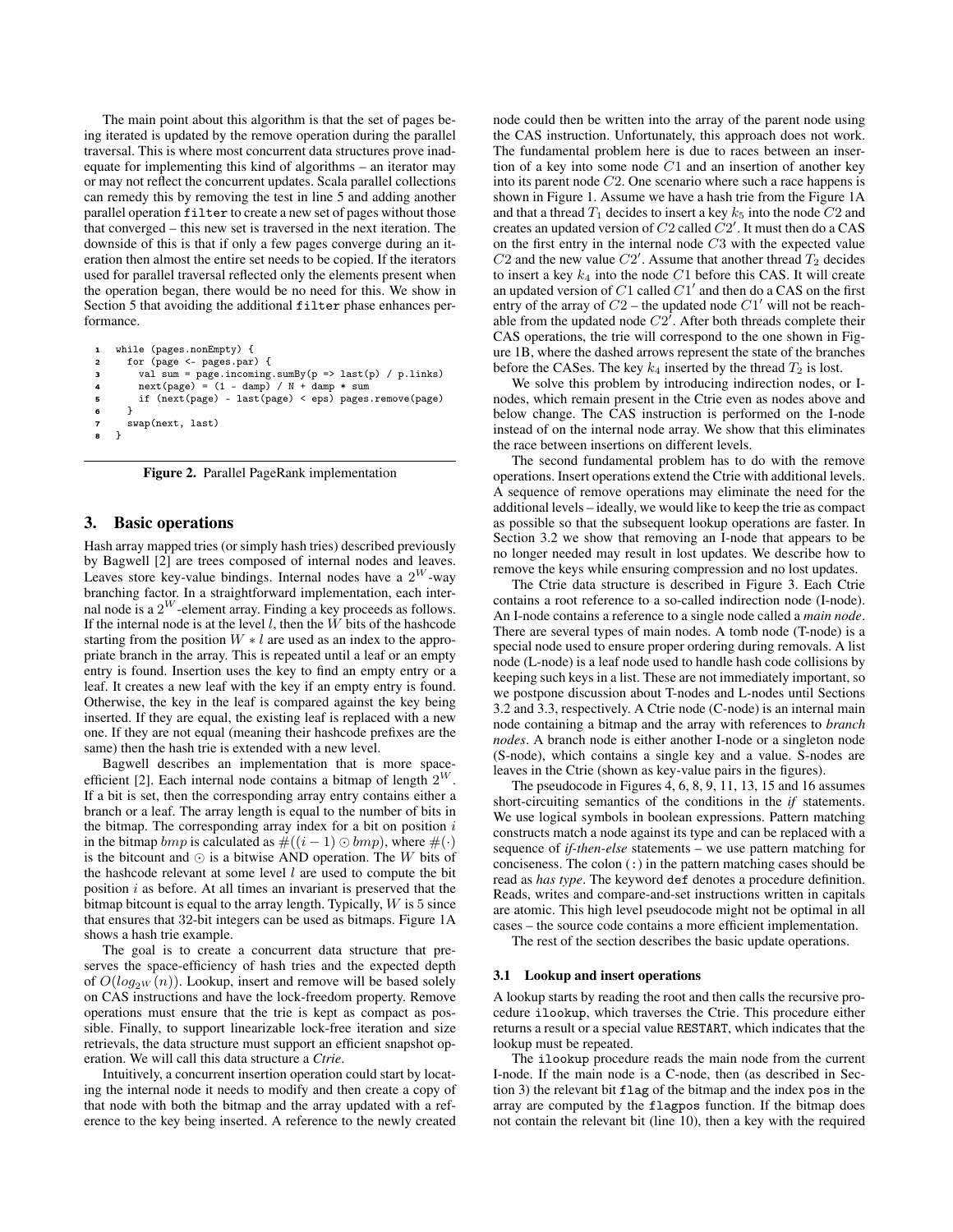| structure Ctrie {<br>root: INode<br>readonly: boolean<br>ł | structure CNode {<br>bmp: integer<br>array: Branch [2^W]<br>ł |
|------------------------------------------------------------|---------------------------------------------------------------|
| structure Gen                                              | structure SNode {<br>k: KeyType                               |
| structure INode {                                          | v: ValueType                                                  |
| main: MainNode                                             | ł                                                             |
| gen: Gen                                                   |                                                               |
| ł                                                          | structure TNode f<br>sn: SNode                                |
| MainNode:                                                  | ł                                                             |
| CNode   TNode   LNode                                      |                                                               |
|                                                            | structure LNode f                                             |
| Branch:                                                    | sn: SNode                                                     |
| INode   SNode                                              | next: LNode                                                   |
|                                                            | ι                                                             |

Figure 3. Types and data structures

hashcode prefix is not present in the trie, so a NOTFOUND value is returned. Otherwise, the relevant branch at index pos is read from the array. If the branch is an I-node (line 12), the ilookup procedure is called recursively at the next level. If the branch is an S-node (line 14), then the key within the S-node is compared with the key being searched – these two keys have the same hashcode prefixes, but they need not be equal. If they are equal, the corresponding value from the S-node is returned and a NOTFOUND value otherwise. In all cases, the linearization point is the read in the line 7. This is because no nodes other than I-nodes change the value of their fields after they are created and we know that the main node was reachable in the trie at the time it was read in the line 7 [20].

If the main node within an I-node is a T-node (line 17), we try to remove it and convert it to a regular node before restarting the operation. This is described in more detail in Section 3.2. The Lnode case is described in Section 3.3.

```
1 def lookup(k)
r = \overline{READ(root)}<br>3 res = ilookup(
    res = ilookup(r, k, 0, null)4 if res \neq RESTART return res else return lookup(k)
 5
 6 def ilookup(i, k, lev, parent)
7 READ(i.main) match {
 8 case cn: CNode =>
9 flag, pos = flagpos(k.hash, lev, cn.bmp)
10 if \text{c n·bmp} \odot \text{flag} = 0 \text{ return NOTFOUND}11 cn.array(pos) match {
12 case sin: INode =>
13 return ilookup(sin, k, lev + W, i)
14 case sn: SNode =>
15 if \sin k = k return \sin k else return NOTFOUND
16 }
17 case tn: TNode =>
18 clean(parent, lev - W)
19 return RESTART
20 case ln: LNode =>
21 return ln.lookup(k)<br>22 }
22 }
```
#### root  $11$  D  $C1 \n\mathbb{Z}$ CAS  $|A|$  $11$  o  $C1 \not\!\boxtimes\!\blacksquare$  $(k_1, v_1)$ CAS B  $11$  $C1 \not\!\boxtimes\!\bullet\blacksquare$  $C | (k_1, v_1) (k_2, v_2)$ CAS root  $I1$  o  $C1 \n *z*$  $(k_1, v_1)$  I2  $\blacksquare$  $C2 \overline{\boxtimes}$  ie  $(k_2, v_2)(k_3, v_3)$ CAS  $|D|$ root  $II<sub>B</sub>$ **C1 2200**  $(k_1, v_1)$  I2  $\bullet$  $C2 \n *z*$  $\overline{E}\left[ \left( k_{2},v_{2}\right) \left( k_{3},v_{3}^{\prime}\right) \right]$ CAS root  $11$  o C1 Moioiai  $(k_1, v_1)$  I2  $\blacksquare$   $(k_4, v_4)$  $C<sub>2</sub>$  $\overline{\mathrm{F}}\left[ \left( k_{2},v_{2}\right) \left( k_{3},v_{3}^{\prime}\right) \right.$

root

root

Figure 5. Ctrie insert

```
23 def insert(k, v)24 r = \text{READ(root)}25 if iinsert(r, k, v, 0, null) = RESTART insert(k, v)26
27 def iinsert(i, k, v, lev, parent)
28 READ(i.main) match {
29 case cn: CNode =>
30 flag, pos = flagpos(k.hash, lev, cn.bmp)
31 if cn.bmp \odot flag = 0 {
32 ncn = cn.inserted(pos, flag, SNode(k, v))
33 if CAS(i.main, cn, ncn) return OK
34 else return RESTART<br>3535 }
36 cn.array(pos) match {<br>37 case sin: INode =>
           case sin: INode =>
38 return iinsert(sin, k, v, lev + W, i)<br>39 case sn: SNode =>
39 case sn: SNode =><br>40 if sn.k \neq k {
             if sn.k \neq k {
\texttt{nsn} = \text{SNode}(k, v)42 nin = INode(CNode(sn, nsn, lev + W))<br>43 ncn = cn.updated(pos, nin)
                ncn = cn.updated(pos, nin)
44 if CAS(i.main, cn, ncn) return OK
45 else return RESTART
46 } else {
47 ncn = cn.updated(pos, SNode(k, v))<br>48 if CAS(i.main.cn.ncn) return OK
48 if CAS(i.main, cn, ncn) return OK<br>49 else return RESTART
49 else return RESTART<br>50 }
50 }
51 }
52 case tn: TNode =><br>53 clean(parent, 1)
53 clean(parent, lev - W)<br>54 return RESTART
54 return RESTART<br>55 case ln: LNode =
55 case ln: LNode =><br>56 if CAS(i.main,
56 if CAS(i.main, ln, ln.inserted(k, v)) return OK
    else return RESTART<br>}
58 }
```


Figure 4. Lookup operation

When a new Ctrie is created, it contains a root I-node with the main node set to an empty C-node, which contains an empty bitmap and a zero-length array (Figure 5A). We maintain the invariant that only the root I-node can contain an empty C-node – all other Cnodes in the Ctrie contain at least one entry in their array. Inserting a key  $k_1$  first reads the root and calling the procedure iinsert.

The procedure iinsert is invoked on the root I-node. This procedure works in a similar way as ilookup. If it reads a C-node

within the I-node, it computes the relevant bit and the index in the array using the flagpos function. If the relevant bit is not in the bitmap (line 31) then a copy of the C-node with the new entry is created using the inserted function. The linearization point is a successful CAS in the line 33, which replaces the current Cnode with a C-node containing the new key (see Figures 5A,B,C where two new keys  $k_1$  and  $k_2$  are inserted in that order starting from an empty Ctrie). An unsuccessful CAS means that some other operation already wrote to this I-node since its main node was read in the line 28, so the insert must be repeated.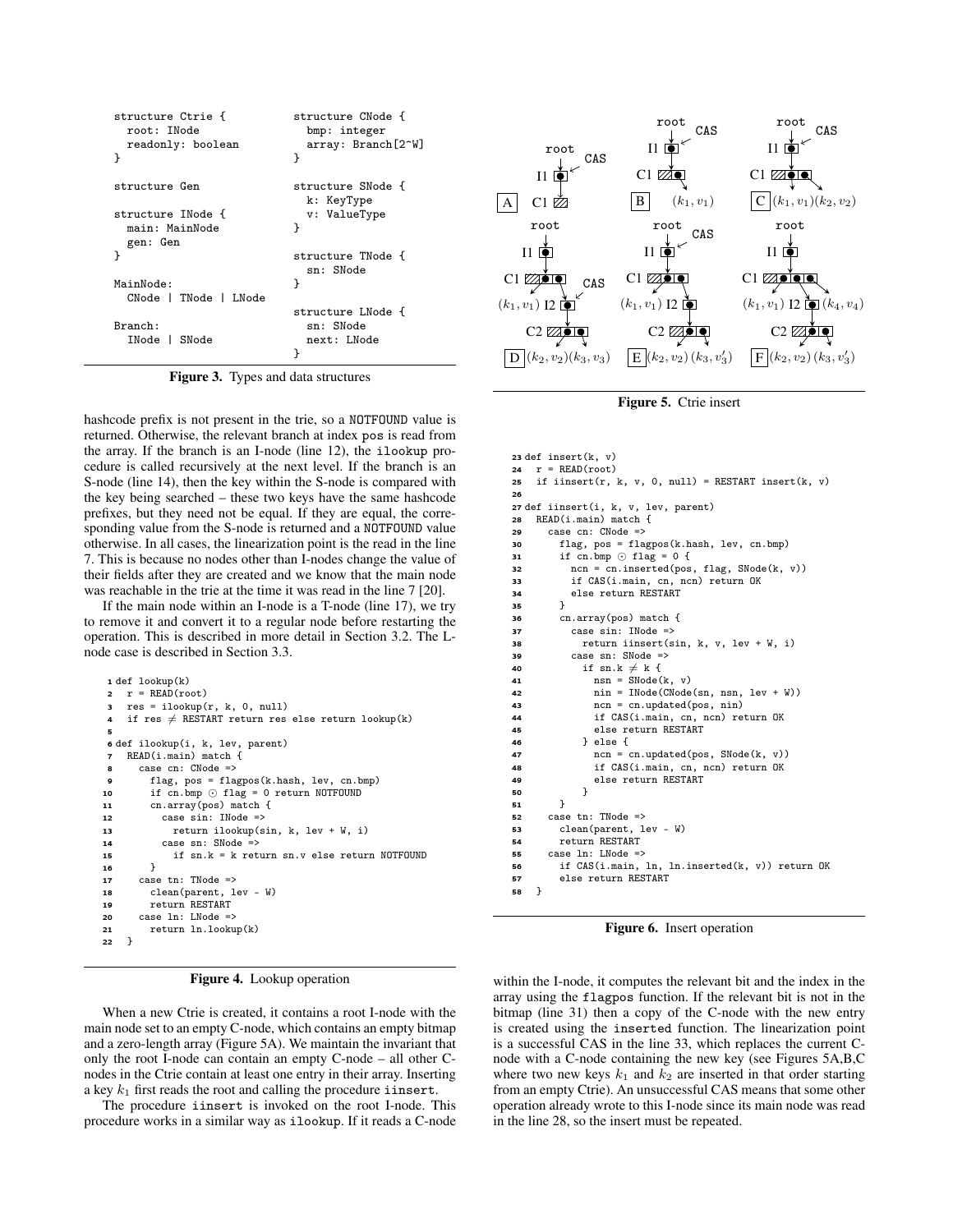If the relevant bit is present in the bitmap, then its corresponding branch is read from the array. If the branch is an I-node, then iinsert is called recursively. If the branch is an S-node and its key is not equal to the key being inserted (line 40), then the Ctrie has to be extended with an additional level. The C-node is replaced with its updated version (line 44), created using the updated function that adds a new I-node at the respective position. The new Inode has its main node pointing to a C-node with both keys. This scenario is shown in Figures 5C,D where a new key  $k_3$  with the same hashcode prefix as  $k_2$  is inserted. If the key in the S-node is equal to the key being inserted, then the C-node is replaced with its updated version with a new S-node. An example is given in the Figure 5E where a new S-node  $(k_3, v'_3)$  replaces the S-node  $(k_3, v_3)$  from the Figure 5D. In both cases, the successful CAS instructions in the lines 44 and 48 are the linearization point.

Note that insertions to I-nodes at different levels may proceed concurrently, as shown in Figures 5E,F where a new key  $k_4$  is added at the level 0, below the I-node  $I1$ . No race can occur, since the Inodes at the lower levels remain referenced by the I-nodes at the upper levels even when new keys are added to the higher levels. This will not be the case after introducing the remove operation.

#### 3.2 Remove operation

The remove operation has a similar control flow as the lookup and the insert operation. After examining the root, a recursive procedure iremove reads the main node of the I-node and proceeds casewise, removing the S-node from the trie by updating the C-node above it, similar to the insert operation.

The described approach has certain pitfalls. A remove operation may at one point create a C-node that has a single S-node below it. This is shown in Figure 7A, where the key  $k_2$  is removed from the Ctrie. The resulting Ctrie in Figure 7B is still valid in the sense that the subsequent insert and lookup operations will work. However, these operations could be faster if  $(k_3, v_3)$  were moved into the C-node below I1. After having removed the S-node  $(k_2, v_2)$ , the remove operation could create an updated version of C1 with a reference to the S-node  $(k_3,\,v_3)$  instead of  $I2$  and write that into  $I1$ to compress the Ctrie. But, if a concurrent insert operation were to write to  $I2$  just before  $I1$  was updated with the compressed version of C1, the insertion would be lost.

To solve this problem, we introduce a new type of a main node called a tomb node (T-node). We introduce the following invariant to Ctries – if an I-node points to a T-node at some time  $t_0$  then for all times greater than  $t_0$ , the I-node points to the same T-node. In other words, a T-node is the last value assigned to an I-node. This ensures that no inserts occur at an I-node if it is being compressed. An I-node pointing to a T-node is called a *tombed I-node*.

The remove operation starts by reading the root I-node and calling the recursive procedure iremove. If the main node is a Cnode, the flagpos function is used to compute the relevant bit and the branch position. If the bit is not present in the bitmap (line 69), then a NOTFOUND value is returned. In this case, the linearization point is the read in the line 66. Otherwise, the branch node is read from the array. If the branch is another I-node, the procedure is called recursively. If the branch is an S-node, its key is compared against the key being removed. If the keys are not equal (line 75), the NOTFOUND value is returned and the linearization point is the read in the line 66. If the keys are equal, a copy of the current node without the S-node is created. The *contraction* of the copy is then created using the toContracted procedure. A successful CAS in the line 79 will substitute the old C-node with the copied C-node, thus removing the S-node with the given key from the trie – this is the linearization point.

If a given C-node has only a single S-node below and is not at the root level (line 101) then the toContracted procedure



Figure 7. Ctrie remove

```
59 def remove(k)
60 r = \text{READ(root)}61 res = iremove(r, k, 0, null)62 if res \neq RESTART return res
63 else return remove(k)
64
65 def iremove(i, k, lev, parent)
66 READ(i.main) match {
67 case cn: CNode =>
68 flag, pos = flagpos(k.hash, lev, cn.bmp)
69 if cn.bmp \odot flag = 0 return NOTFOUND
70 res = cn.array(pos) match {
71 case sin: INode =>
72 iremove(sin, k, lev + W, i)
73 case sn: SNode =>
74 if \mathrm{sn.k} \neq k<br>75 NOTFOUND
              NOTFOUND
76 else {
77 ncn = cn.removed(pos, flag)
78 cntr = toContracted(ncn, lev)
79 if CAS(i.main, cn, cntr) sn.v else RESTART
80 }
81 }
82 if res = NOTFOUND \vee res = RESTART return res<br>83 if READ(i.main): TNode
        if READ(i.main): TNode
84 cleanParent(parent, in, k.hash, lev - W)
85 return res
86 case tn: TNode =>
87 clean(parent, lev - W)
88 return RESTART<br>89 case ln: LNode =
      case ln: LNode =>
90 n \ln = \ln.\text{removed}(k)<br>91 if length(nln) = 1
        if length(nln) = 1 nln = entomb(nln sn)92 if CAS(i.main, ln, nln) return ln.lookup(k)<br>93 else return RESTART
    else return RESTART
94 }
```
Figure 8. Remove operation

returns a T-node that wraps the S-node. Otherwise, it just returns the given C-node. This ensures that every I-node except the root points to a C-node with at least one branch. Furthermore, if it points to exactly one branch, then that branch is not an S-node (this scenario is possible if two keys with the same hashcode prefixes are inserted). Calling this procedure ensures that the CAS in the line 79 replaces the C-node C2 from the Figure 7A with the T-node in Figure 7C instead of the C-node C2 in Figure 7B. This CAS is the linearization point since the S-node  $(k_2, v_2)$  is no longer in the trie. However, it does not solve the problem of compressing the Ctrie (we ultimately want to obtain a Ctrie in Figure 7D). In fact,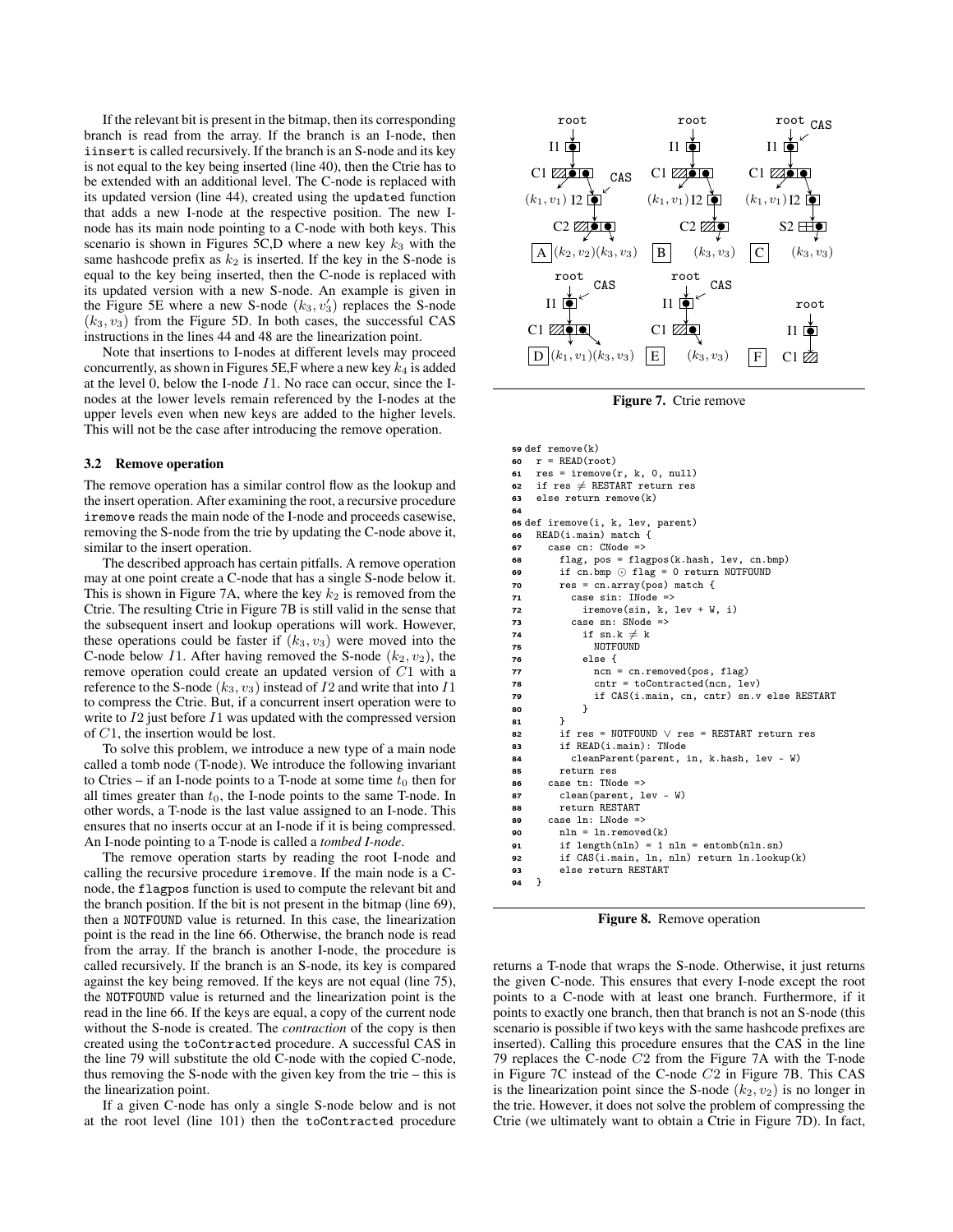given a Ctrie containing two keys with long matching hashcode prefixes, removing one of these keys will create a arbitrarily long chain of C-nodes with a single T-node at the end. We introduced the invariant that no tombed I-node changes its main node. To remove the tombed I-node, the reference to it in the C-node above must be changed with a reference to its *resurrection*. A resurrection of a tombed I-node is the S-node wrapped in its T-node. For all other branch nodes, the resurrection is the node itself.

To ensure compression, the remove operation checks if the current main node is a T-node after removing the key from the Ctrie (line 83). If it is, it calls the cleanParent procedure, which reads the main node of the parent I-node p and the current I-node i in the line 113. It then checks if the T-node below i is reachable from p. If i is no longer reachable, then it returns – some other thread must have already completed the contraction. If it is reachable then it replaces the C-node below p, which contains the tombed I-node i with a copy updated with the resurrection of i (CAS in the line 122). This copy is possibly once more contracted into a T-node at a higher level by the toContracted procedure.

```
95 def toCompressed(cn, lev)
 96 num = \text{bit#}(cn \cdot bmp)<br>97 ncn = cn \cdot mapped(rencn = cn.mapped(resurrect(_))
 98 return toContracted(ncn, lev)
 99
100 def toContracted(cn, lev)
101 if lev > 0 \land cn.array.length = 1
102 cn.array(0) match {
103 case sn: SNode => return entomb(sn)<br>104 case => return cn
         case \_ \Rightarrow return \ncan105 }
      else return cn
107
108 def clean(i, lev)<br>109 m = \text{READ}(i \text{ .} \text{main})m = \text{READ}(i.\text{main})110 if m: CNode CAS(i.main, m, toCompressed(m, lev))
111
112 def cleanParent(p, i, hc, lev)
113 m, pm = READ(i.main), READ(p.main)<br>114 pm match \{114 pm match {<br>115 case cn:
         case cn: CNode =>
116 flag, pos = flagpos(k.hash, lev, cn.bmp)<br>117 if bmp \odot flag = 0 return
            if bmp \odot flag = 0 return
118 sub = cn.array(pos)119 if sub \neq i return
120 if m: TNode {
121 ncn = cn.update(pos, resurrect(m))<br>122 if \neg CAS(n, main, cn, toContracted(no))if \negCAS(p.main, cn, toContracted(ncn, lev))
123 cleanParent(p, i, hc, lev)<br>124 }
124 }
125 case = > return<br>126 }
126 }
```
Figure 9. Compression operations

To preserve the lock-freedom property, all operations that read a T-node must help compress it instead of waiting for the removing thread to complete the compression. For example, after finding a T-node lookups call the clean procedure on the parent node in the line 17. This procedure creates the *compression* of the given C-node – a new C-node with all the tombed I-nodes below resurrected. This new C-node is contracted if possible. The old C-node is then replaced with its compression with the CAS in the line 110. Note that neither clean nor cleanParent are ever called for the parent of the root, since the root never contains a T-node. For example, removing the S-node  $(k_3, v_3)$  from the Ctrie in Figure 7D produces a Ctrie in Figure 7E. A subsequent remove produces an empty trie in Figure 7F.

Both insert and lookup are tail-recursive and may be rewritten to loop-based variants, but this is not so trivial with the remove operation. Since remove operations must be able to compress arbitrary long chains of C-nodes, the call stack is used to store information about the path in the Ctrie being traversed.

#### 3.3 Hash collisions

In this implementation, hash tries use a 32-bit hashcode space. Although hash collisions are rare, it is still possible that two unequal keys with the same hashcodes are inserted. To preserve correctness, we introduce a new type of nodes called list nodes (L-nodes), which are basically persistent linked lists. If two keys with the same hashcodes collide, we place them inside an L-node.

We add another case to the basic operations from Section 3. Persistent linked list operations lookup, inserted, removed and length are trivial and not included in the pseudocode. We additionally check if the updated L-node in the iremove procedure has length 1 and replace the old node with a T-node in this case.

Another important change is in the CNode constructor in line 42. This constructor was a recursive procedure that creates additional C-nodes as long as the hashcode chunks of the two keys are equal at the given level. We modify it to create an L-node if the level is greater than the length of the hashcode – in our case 32.

#### 3.4 Additional operations

Collection classes in various frameworks typically need to implement additional operations. For example, the ConcurrentMap interface in Java defines four additional methods: putIfAbsent, replace any value a key is mapped to with a new value, replace a specific value a key is mapped to with a new value and remove a key mapped to a specific value. All of these operations can be implemented with trivial modifications to the operations introduced in Section 3. For example, removing a key mapped to a specific value can be implemented by adding an additional check  $sn.v = v$  to the line 74. We invite the reader to try to inspect the source code of our implementation.

Methods such as size, iterator or clear commonly seen in collection frameworks cannot be implemented in a lock-free, linearizable manner so easily. The reason for this is that they require global information about the data structure at one specific instance in time – at first glance, this requires locking or weakening the contract so that these methods can only be called during a quiescent state.

It turns out that for Ctries these methods can be computed efficiently and correctly by relying on a constant time lock-free, atomic snapshot.

# 4. Snapshot

While creating a consistent snapshot often seems to require copying all of the elements of a data structure, this is not generally the case. Persistent data structures present in functional languages have operations that return their updated versions and avoid copying all the elements, typically achieving logarithmic or sometimes even constant complexity [19].

A persistent hash trie data structure seen in standard libraries of languages like Scala or Clojure is updated by rewriting the path from the root of the hash trie to the leaf the key belongs to, leaving the rest of the trie intact. This idea can be applied to implement the snapshot. A generation count can be assigned to each I-node. A snapshot is created by copying the root I-node and setting it to the new generation. When some update operation detects that an I-node being read has a generation older than the generation of the root, it can create a copy of that I-node initialized with the latest generation and update the parent accordingly – the effect of this is that after the snapshot is taken, a path from the root to some leaf is updated only the first time it is accessed, analogous to persistent data structures. The snapshot is thus an  $O(1)$  operation, while all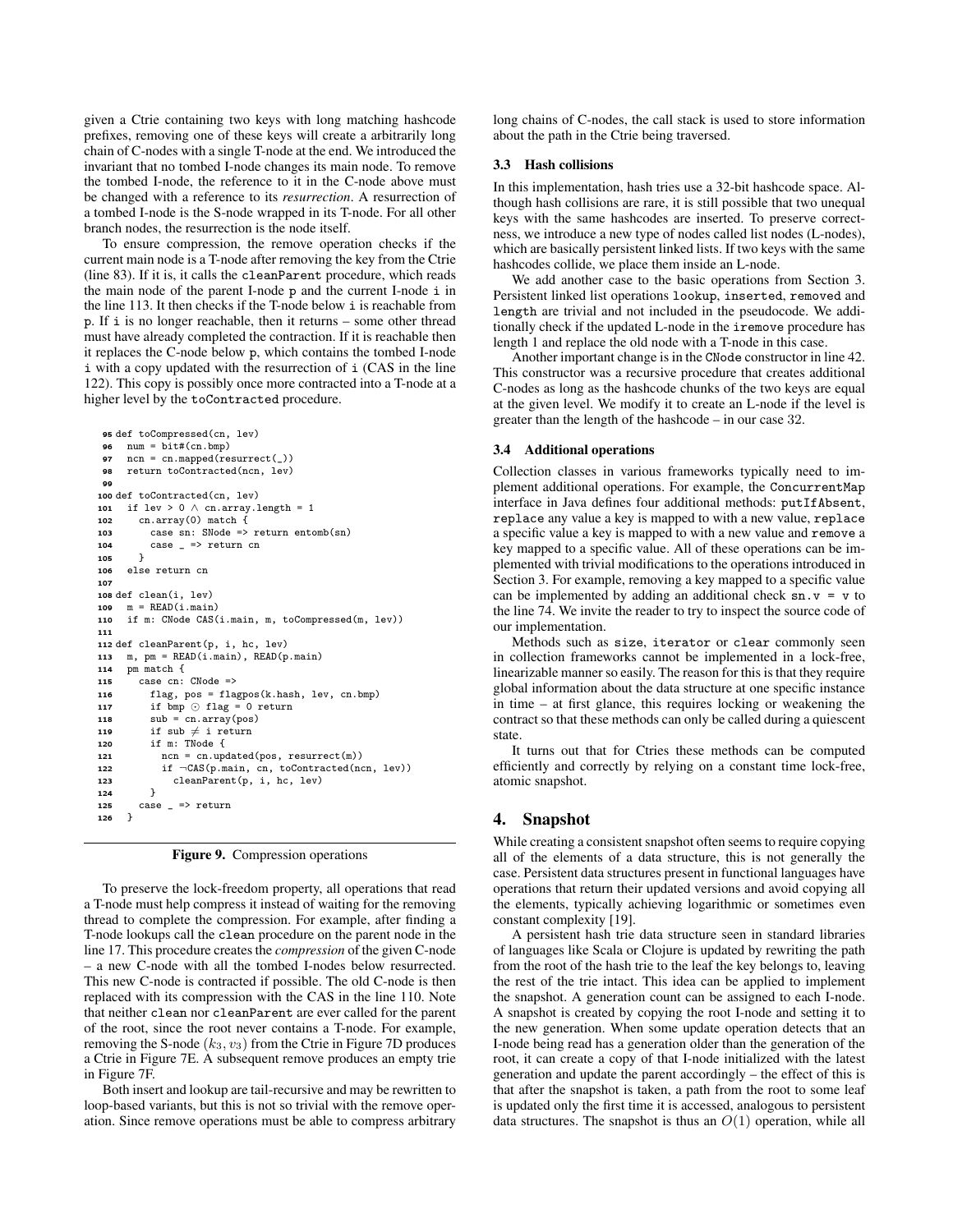other operations preserve an  $O(\log n)$  complexity, albeit with a larger constant factor.

Still, the snapshot operation will not work as described above, due to the races between the thread creating the snapshot and threads that have already read the root I-node with the old generation and are traversing the Ctrie in order to update it. The problem is that a CAS that is a linearization point for an insert (e.g. in the line 48) can be preceeded by the snapshot creation – ideally, we want such a CAS instruction to fail, since the generation of the Ctrie root has changed. If we used a DCAS instruction instead, we could ensure that the write occurs only if the Ctrie root generation remained the same. However, most platforms do not support an efficient implementation of this instruction yet. On closer inspection, we find that an RDCSS instruction described by Harris et al. [10] that does a double compare and a single swap is enough to implement safe updates. The downside of RDCSS is that its software implementation creates an intermediate descriptor object. While such a construction is general, due to the overhead of allocating and later garbage collecting the descriptor, it is not optimal in our case.

We will instead describe a new procedure called generationcompare-and-swap, or GCAS. This procedure has semantics similar to that of the RDCSS, but it does not create the intermediate object except in the case of failures that occur due to the snapshot being taken – in this case the number of intermediate objects created per snapshot is  $O(t)$  where t is the number of threads invoking some Ctrie operation at the time.

# 4.1 GCAS procedure

The GCAS procedure has the following preconditions. It takes 3 parameters – an I-node in, and two main nodes old and n. Only the thread invoking the GCAS procedure may have a reference to the main node  $n^1$ . Each main node must contain an additional field prev that is not accessed by the clients. Each I-node must contain an additional immutable field gen. The in.main field is only read using the GCAS\_READ procedure.

```
def GCAS(in, old, n)
  r = READ(in.mainloop)if r = old \land in-gen = READ(root) .gen {
    WRITE(in.main, n)
    return T} else return ⊥
```
#### Figure 10. GCAS semantics

Its semantics are equivalent to an atomic block shown in Figure 10. The GCAS is similar to a CAS instruction with the difference that it also compares if I-node gen field is equal to the gen field of the Ctrie root. The GCAS instruction is also lock-free. We show the implementation in Figure 11, based on single-word CAS instructions. The idea is to communicate the intent of replacing the value in the I-node and check the generation field in the root before committing to the new value.

The GCAS procedure starts by setting the prev field in the new main node n to point at main node old, which will be the expected value for the first CAS. Since the preconditions state that no other thread sees n at this point, this write is safe. The thread proceeds by proposing the new value n with a CAS instruction in line 129. If the CAS fails then GCAS returns  $\perp$  and the CAS is the linearization point. If the CAS succeeds (shown in Figure 12B), the new main node is not yet committed – the generation of the root has to be

```
127 def GCAS(in, old, n)<br>128 WRITE(n.prev. old)
      WRITE(n.prev, old)
129 if CAS(in.main, old, n) {
130 GCAS_Commit(in, n)
131 return READ(n.prev) = null
132 } else return ⊥
133
134 def GCAS_Commit(in, m)
135 p = READ(m.prev)
136 r = ABORTABLE_READ(root)
137 p match {
138 case n: MainNode =>
139 if (r.gen = in.gen \ \wedge \ \neg readonly) {
140 if CAS(m.prev, p, null) return m
141 else return GCAS_Commit(in, m)
142 } else {
143 CAS(m.prev, p, new Failed(p))
             return GCAS_Commit(in, READ(in.main))
145 }
146 case fn: Failed =><br>147 if CAS(in.main, 1
147 if CAS(in.main, m, fn.prev) return fn.prev<br>148 else return GCAS Commit(in. READ(in.main))
148 else return GCAS_Commit(in, READ(in.main))<br>149 case null => return m
        case null \Rightarrow return m
150 }
151
152 def GCAS_READ(in)
153 m = READ(in.mainloop)154 if (READ(m.prev) = null) return m<br>155 else return GCAS Commit(in, m)
     else return GCAS_Commit(in, m)
```


compared against the generation of the I-node before committing the value, so the tail-recursive procedure GCAS\_Commit is called with the parameter m set to the proposed value n. This procedure reads the previous value of the proposed node and the Ctrie root. We postpone the explanation of the ABORTABLE\_READ procedure until Section 4.2 – for now it can be considered an ordinary atomic READ. It then inspects the previous value.

If the previous value is a main node different than null, the root generation is compared to the I-node generation. If the generations are equal, the prev field in m must be set to null to complete the GCAS (Figure 12C). If the CAS in the line 140 fails, the procedure is repeated. If the generations are not equal, the prev field is set to a special Failed node whose previous value is set to m.prev (Figure 12D), and the GCAS\_Commit procedure is repeated. This special node signals that the GCAS has failed and that the I-node main node must be set back to the previous value.

If the previous value is a failed node, then the main node of the I-node is set back to the previous value from the failed node by the CAS in the line 147 (Figure 12D,E). If the CAS is not successful, the procedure must be repeated after rereading the main node.

If the previous value is null, then some other thread already checked the generation of the root and committed the node, so the method just returns the current node.

Once the GCAS\_Commit procedure returns, GCAS checks if the prev field of the proposed node is null, meaning that the value had been successfully committed at some point.

If the proposed value is rejected, the linearization point is the CAS in line 147, which sets the main node of an I-node back to the previous value (this need not necessarily be done by the current thread). If the proposed value is accepted, the linearization point is the successful CAS in the line 140 – independent of that CAS was done by the current thread or some other thread. If the linearization point is external, we know it happened after GCAS was invoked. We know that the gen field does not change during the lifetime of an I-node, so it remains the same until a successful CAS in the line 140. If some other thread replaces the root with a new I-node with a different gen field after the read in the line 136, then no other thread

<sup>&</sup>lt;sup>1</sup> This is easy to ensure in environments with automatic memory management and garbage collection. Otherwise, a technique similar to the one proposed by Herlihy [11] can be used to ensure that a thread does not reuse objects that have already been recycled.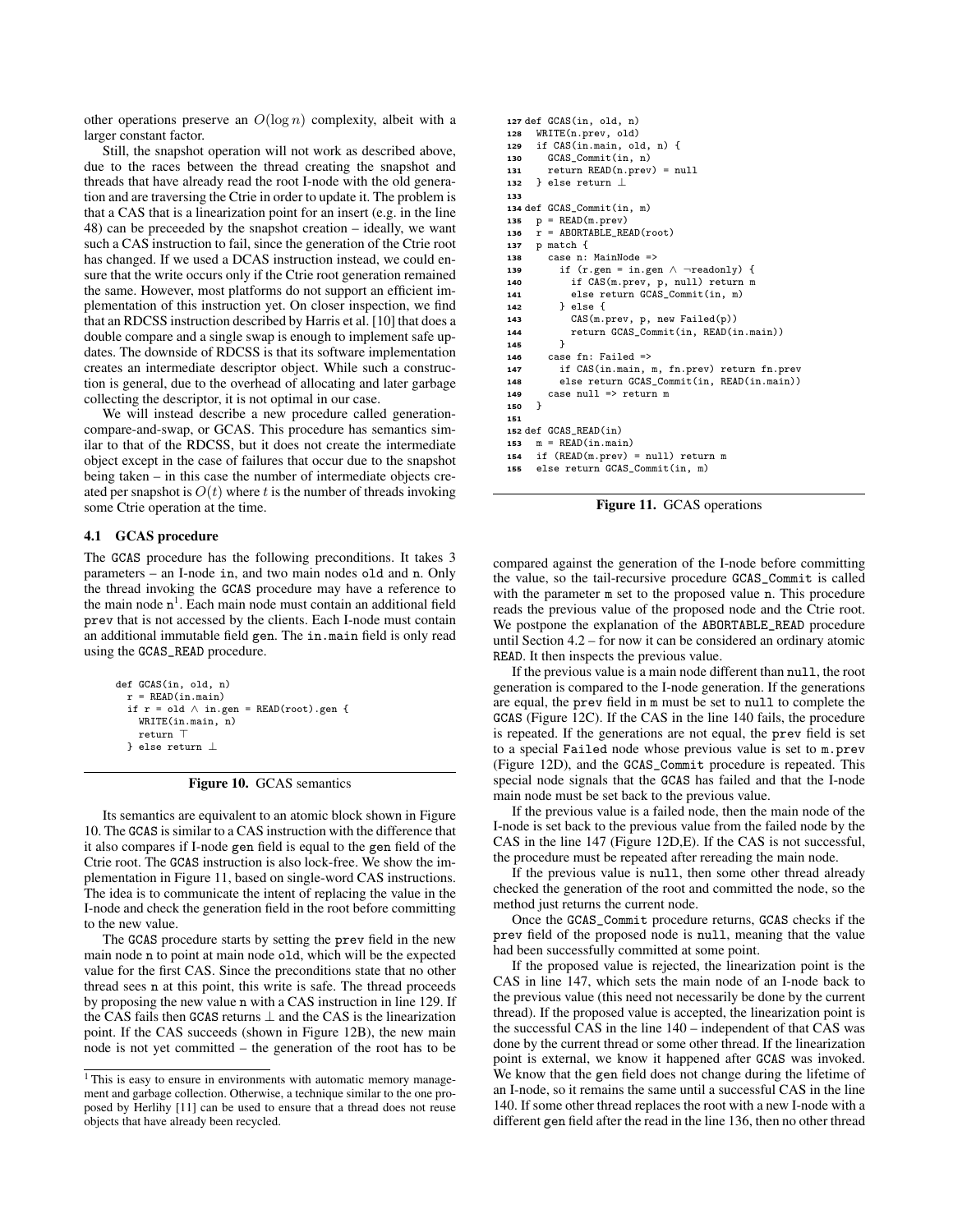

Figure 12. GCAS states

that observed the root change will succeed in writing a failed node, since we assumed that the CAS in the line 140 succeeded.

To ensure lock-freedom, the GCAS\_READ procedure must help commit if it finds a proposed value. After reading the main node, it checks if its prev field is set to null. If it is, it can safely return the node read in line 153 (which is the linearization point) since the algorithm never changes the prev field of a committed node and comitting a node sets the prev field to null. If prev is different than null, the node hasn't been committed yet, so GCAS\_Commit is called to complete the read. In this case, the value returned by GCAS\_Commit is the result and the linearization points are the same as with GCAS invoking the GCAS\_Commit.

Both GCAS and GCAS\_READ are designed to add a non-significant amount of overhead compared a single CAS instruction and a read, respectively. In particular, if there are no concurrent modifications, a GCAS\_READ amounts to an atomic read of the node, an atomic read of its prev field, a comparison and a branch.

#### 4.2 Implementation

We now show how to augment the existing algorithm with snapshots using the GCAS and GCAS\_READ procedures. We add a prev field to each type of a main node and a gen field to I-nodes. The gen field points to generation objects allocated on the heap. We do not use integers to avoid overflows and we do not use pointers to the root as generation objects, since that could cause memory leaks – if we did, the Ctrie could potentially transitively point to all of its previous snapshot versions. We add an additional parameter startgen to procedures ilookup, iinsert and iremove. This parameter contains the generation count of the Ctrie root, which was read when the operation began.

Next, we replace every occurence of a CAS instruction with a call to the GCAS procedure. We replace every atomic read with a call to the GCAS\_READ procedure. Whenever we read an I-node while traversing the trie (lines 12, 37 and 71) we check if the Inode generation corresponds to startgen. If it does, we proceed as before. Otherwise, we create a copy of the current C-node such that all of its I-nodes are copied to the newest generation and use GCAS to update the main node before revisiting the current I-node again. This is shown in Figure 13, where the cn refers to the Cnode currently in scope (see Figures 4, 6 and 8). In line 43 we copy the C-node so that all I-nodes directly below it are at the latest generation before updating it. The readonly field is used to check if the Ctrie is read-only - we explain this shortly. Finally, we add a check to the cleanParent procedure, which aborts if startgen is different than the gen field of the I-node.

All GCAS invocations fail if the generation of the Ctrie root changes and these failures cause the basic operations to be restarted. Since the root is read once again after restarting, we are guaranteed to restart the basic operation with the updated value of the startgen parameter.

| case $sin:$ INode $\Rightarrow$                                 |
|-----------------------------------------------------------------|
| if (startgen eq in.gen)                                         |
| return iinsert(sin, k, v, lev + W, i, startgen)                 |
| else                                                            |
| if (GCAS(cn, atGen(cn, startgen)))                              |
| iinsert(i, k, v, lev, parent, startgen)                         |
| else return RESTART                                             |
| .                                                               |
| 156 def atGen(n, ngen)                                          |
| $157$ n match f                                                 |
|                                                                 |
| case cn: $Chode \Rightarrow cn.append(atGen(\_ , ngen))$<br>158 |
| case in: INode => new INode(GCAS_READ(in), ngen)<br>159         |
| case $sn:$ SNode $\Rightarrow$ $sn$<br>160                      |
| ł<br>161                                                        |
|                                                                 |

Figure 13. I-node renewal

One might be tempted to implement the snapshot operation by simply using a CAS instruction to change the root reference of a Ctrie to point to an I-node with a new generation. However, the snapshot operation can copy and replace the root I-node only if its main node does not change between the copy and the replacement.

We use the RDCSS procedure described by Harris et al. [10], which works in a similar way as GCAS, but proposes the new value by creating an intermediate descriptor object, which points to the previous and the proposed value. We do not see the cost of allocating it as critical since we expect a snapshot to occur much less often than the other update operations. We specialize RDCSS – the first compare is on the root and the second compare is always on the main node of the old value of the root. GCAS\_READ is used to read the main node of the old value of the root. The semantics correspond to the atomic block shown in Figure 14.

```
def RDCSS(ov, ovmain, nv)
  r = \text{READ(root)}if r = ov \land GCAS\_READ(ov.mainloop) = ovmain {
    WRITE(root, nv)
    return T} else return ⊥
```


To create a snapshot of the Ctrie the root I-node is read. Its main node is read next. The RDCSS procedure is called, which replaces the old root I-node with its new generation copy. If the RDCSS is successful, a new Ctrie is returned with the copy of the root Inode set to yet another new generation. Otherwise, the snapshot operation is restarted.

|     | $162$ def snapshot $()$                           |
|-----|---------------------------------------------------|
|     | 163 $r = RDCSS READ()$                            |
| 164 | $expmain = GCAS\_READ(r)$                         |
| 165 | if RDCSS(r, expmain, new INode(expmain, new Gen)) |
| 166 | return new Ctrie f                                |
| 167 | root = new INode(expmain, new Gen)                |
| 168 | readonly = $\perp$                                |
| 169 |                                                   |
| 170 | else return snapshot()                            |
|     |                                                   |

Figure 15. Snapshot operation

An observant reader will notice that if two threads simultaneously start a GCAS on the root I-node and an RDCSS on the root field of the Ctrie, the algorithm will deadlock<sup>2</sup> since both locations contain the proposed value and read the other location before committing. To avoid this, one of the operations has to have a higher

<sup>&</sup>lt;sup>2</sup> Actually, it will cause a stack overflow in the current implementation.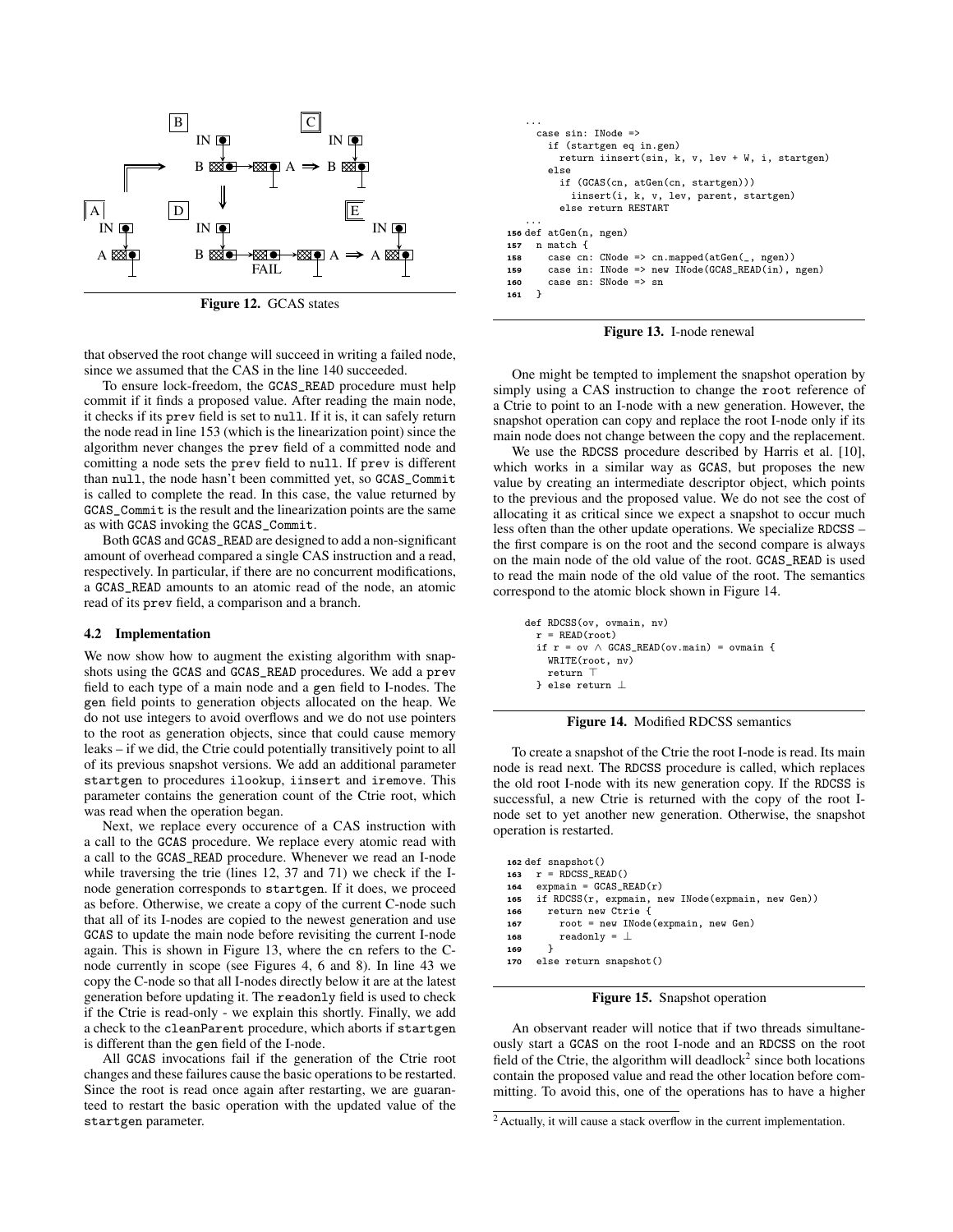priority. This is the reason for the ABORTABLE\_READ in line 136 in Figure 11 – it is a modification of the RDCSS\_READ that writes back the old value to the root field if it finds the proposal descriptor there, causing the snapshot to be restarted. The algorithm remains lockfree, since the snapshot reads the main node in the root I-node before restarting, thus having to commit the proposed main node.

Since both the original Ctrie and the snapshot have a root with a new generation, both Ctries will have to rebuild paths from the root to the leaf being updated. When computing the size of the Ctrie or iterating the elements, we know that the snapshot will not be modified, so updating paths from the root to the leaf induces an unnecessary overhead. To accomodate this we implement the readOnlySnapshot procedure that returns a read only snapshot. The only difference with respect to the snapshot procedure in Figure 15 is that the returned Ctrie has the old root  $r$  (line 167) and the readonly field is set to  $\top$ . The readonly field mentioned earlier in Figures 3, 11 and 13 guarantees that no writes to I-nodes occur if it is set to  $\top$ . This means that paths from the root to the leaf being read are not rewritten in read-only Ctries. The rule also applies to T-nodes – instead of trying to clean the Ctrie by resurrecting the I-node above the T-node, the lookup in a read-only Ctrie treats the T-node as if it were an S-node. Furthermore, if the GCAS\_READ procedure tries to read from an I-node in which a value is proposed, it will abort the write by creating a failed node and then writing the old value back (line 139).

```
171 def iterator()
172 if readonly return new Iterator(RDCSS_READ(root))<br>173 else return readOnlySnapshot().iterator()
      else return readOnlySnapshot().iterator()
174
175 def size()<br>176 sz, it =
      sz, it = 0, iterator()
177 while it.hasNext sz += 1<br>178 return szreturn sz
179
180 def clear()
181 r = RDCSS\_READ()182 expmain = GCAS<sub>READ</sub>(r)183 if ¬RDCSS(r, expmain, new INode(new Gen)) clear()
```
Figure 16. Snapshot-based operations

Finally, we show how to implement snapshot-based operations in Figure 16. The size operation can be optimized further by caching the size information in main nodes of a read-only Ctrie – this reduces the amortized complexity of the size operation to  $O(1)$  because the size computation is amortized across the update operations that occurred since the last snapshot. For reasons of space, we do not go into details nor do we show the entire iterator implementation, which is trivial once a snapshot is obtained.

# 5. Evaluation

We performed experimental measurements on a JDK6 configuration with a quad-core 2.67 GHz Intel i7 processor with 8 hyperthreads, a JDK6 configuration with an 8-core 1.165 GHz Sun UltraSPARC-T2 processor with 64 hyperthreads and a JDK7 configuration with four 8-core Intel Xeon 2.27 GHz processors with a total of 64 hyperthreads. The first configuration has a single multicore processor, the second has a single multicore processor, but a different architecture and the third has several multicore processors on one motherboard. We followed established performance measurement methodologies [9]. We compared the performance of the Ctrie data structure against the ConcurrentHashMap and the ConcurrentSkipListMap from the Java standard library, as well as the Cliff Click's non-blocking concurrent hash map implementation [5]. All of the benchmarks show the number of threads used

on the x-axis and the throughput on the y-axis. In all experiments, the Ctrie supports the snapshot operation.

The first benchmark called *insert* starts with an empty data structure and inserts  $N = 1000000$  entries into the data structure. The work of inserting the elements is divided equally between  $P$  threads, where  $P$  varies between 1 and the maximum number of hyperthreads on the configuration (x-axis). The y-axis shows throughput – the number of times the benchmark is repeated per second. This benchmark is designed to test the scalability of the resizing, since the data structure is initially empty. Data structures like hash tables, which have a resize phase, do no seem to be very scalable for this particular use-case, as shown in Figure 17. On the Sun UltraSPARC-T2 (Figure 18), the Java concurrent hash map scales for up to 4 threads. Cliff Click's nonblocking hash table scales, but the cost of the resize is so high that this is not visible on the graph. Concurrent skip lists scale well in this test, but Ctries are a clear winner here since they achieve an almost linear speedup for up to 32 threads and an additional speedup as the number of threads reaches 64.

The benchmark *lookup* does  $N = 1000000$  lookups on a previously created data structure with  $N$  elements. The work of looking up all the elements is divided between P threads, where P varies as before. Concurrent hash tables perform especially well in this benchmark on all three configurations – the lookup operation mostly amounts to an array read, so the hash tables are  $2 - 3$  times faster than Ctries. Ctries, in turn, are faster than skip lists due to a lower number of indirections, resulting in fewer cache misses.

The remove benchmark starts with a previously created data structure with  $N = 1000000$  elements. It removes all of the elements from the data structure. The work of removing all the elements is divided between  $P$  threads, where  $P$  varies. On the quad-core processor (Figure 17) both the Java concurrent skip list and the concurrent hash table scale, but not as fast as Ctries or the Cliff Click's nonblocking hash table. On the UltraSPARC-T2 configuration (Figure 18), the nonblocking hash table is even up to 2.5 times faster than Ctries. However, we should point out that the nonblocking hash table does not perform compression – once the underlying table is resized to a certain size, the memory is used regardless of whether the elements are removed. This can be a problem for long running applications and applications using a greater number of concurrent data structures.

The next three benchmarks called  $90 - 9 - 1$ ,  $80 - 15 - 5$ and  $60 - 30 - 10$  show the performance of the data structures when the operations are invoked in the respective ratio. Starting from an empty data structure, a total of  $N = 1000000$  invocations are done. The work is divided equally among  $P$  threads. For the  $90 - 9 - 1$  ratio the Java concurrent hash table works very well on both the quad-core configuration and the UltraSPARC-T2. For the 60 − 30 − 10 ratio Ctries seem to do as well as the nonblocking hash table. Interestingly, Ctries seem to outperform the other data structures in all three tests on the 4x 8-core i7 (Figure 19).

The  $preallocated-5-4-1$  benchmark in Figure 18 proceeds exactly as the previous three benchmarks with the difference that it starts with a data structure that contains all the elements. The consequence is that the hash tables do not have to be resized – this is why the Java concurrent hash table performs better for  $P$  up to 16, but suffers a performance degradation for bigger  $P$ . For  $P > 32$ Ctries seem to do better. In this benchmarks, the nonblocking hash table was 3 times faster than the other data structures, so it was excluded from the graph. For applications where the data structure size is known in advance this may be an ideal solution – for others, preallocating may result in a waste of memory.

To evaluate snapshot performance, we do 2 kinds of benchmarks. The *snapshot* − remove benchmark in Figure 20 is similar to the remove benchmark – it measures the performance of remov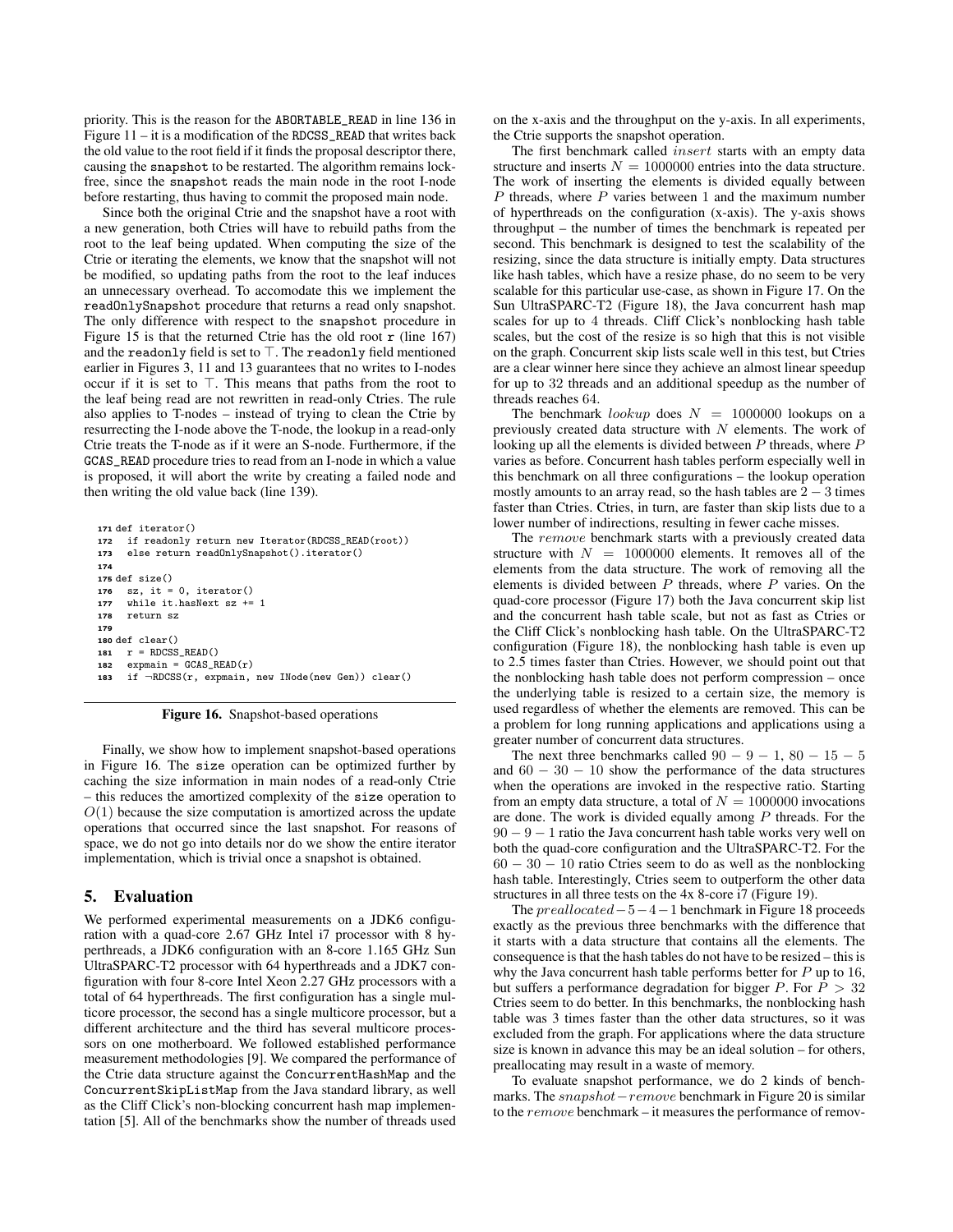ing all the elements from a snapshot of a Ctrie and compares that time to removing all the elements from an ordinary Ctrie. On both i7 configurations (Figures 17 and 19), removing from a snapshot is up to 50% slower, but scales in the same way as removing from an ordinary Ctrie. On the UltraSPARC-T2 configuration (Figure 18), this gap is much smaller. The benchmark snapshot − lookup in Figure 21 is similar to the last one, with the difference that all the elements are looked up once instead of being removed. Looking up elements in the snapshot is slower, since the Ctrie needs to be fully reevaluated. Here, the gap is somewhat greater on the UltraSPARC-T2 configuration and smaller on the i7 configurations.

Finally, the PageRank benchmark in Figure 22 compares the performance of iterating parts of the snapshot in parallel against the performance of filtering out the page set in each iteration as explained in Section 2. The snapshot-based implementation is much faster on the i7 configurations, whereas the difference is not that much pronounced on the UltraSPARC-T2.







Figure 18. Basic operations, 64 hyperthread UltraSPARC-T2



Figure 19. Basic operations, 4x 8-core i7



Figure 20. Remove vs. snapshot remove



Figure 21. Lookup vs. snapshot lookup

# 6. Related work

Moir and Shavit give an overview of concurrent data structures [18]. A lot of research was done on concurrent lists, queues and concurrent priority queues. Linked lists are an inefficient implementation of a map abstraction because they do not scale well and the latter two do not support the basic map operations.

Hash tables are resizeable arrays of buckets. Each bucket holds some number of elements that is expected to be constant. The constant number of elements per bucket requires resizing the data structure as more elements are added – sequential hash tables amortize the resizing cost the table over other operations [6]. While the individual concurrent hash table operations such as insertion or removal can be performed in a lock-free manner as shown by Maged [17], resizing is typically implemented with a global lock. Although the cost of resizing is amortized against operations by